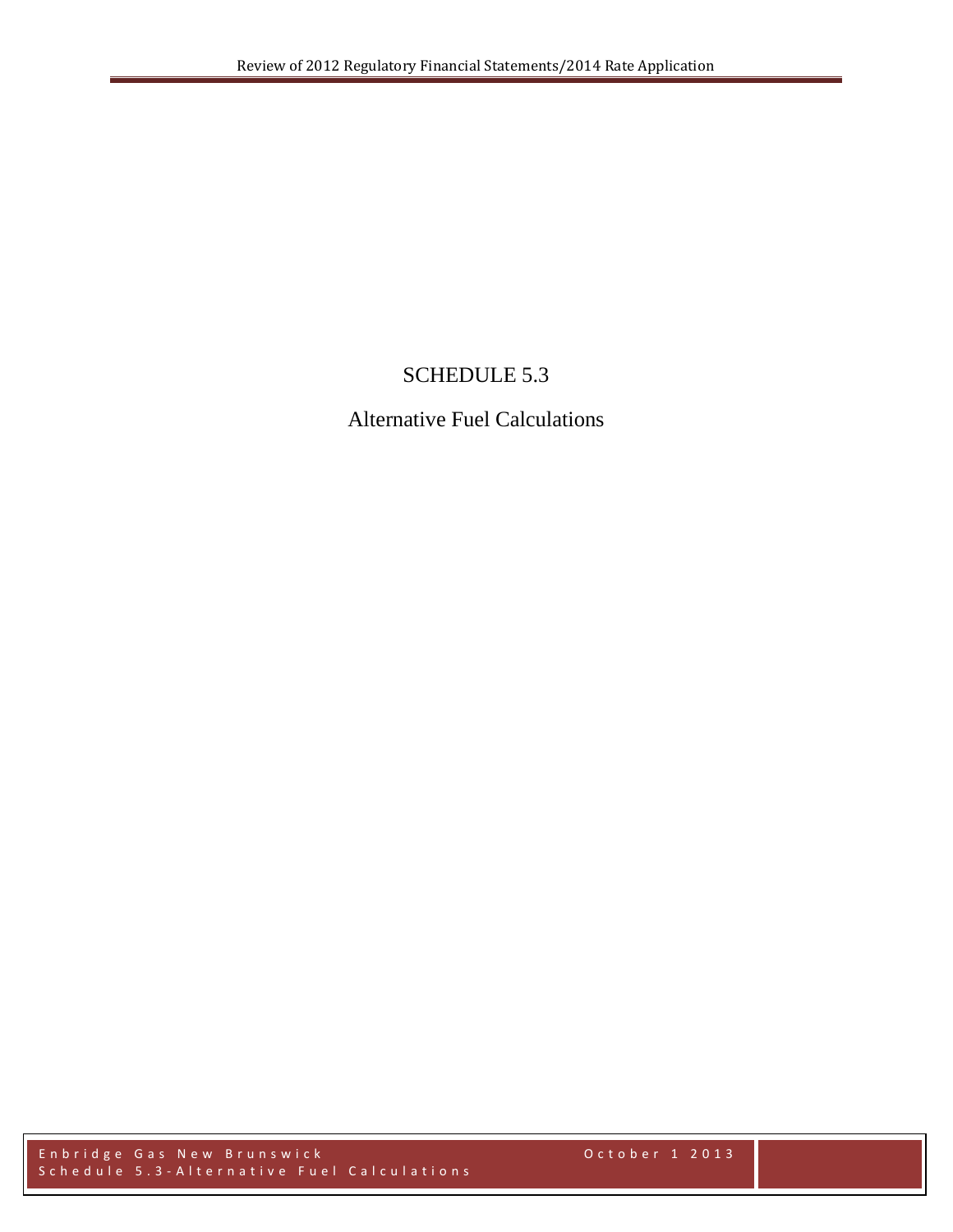## SGS(R) Alternative Fuel Calculation

|          |          | <b>Electic Heating Usage</b> |           | Electric Water Heater Usage |           |                    | Water   | <b>Total Electric</b> |
|----------|----------|------------------------------|-----------|-----------------------------|-----------|--------------------|---------|-----------------------|
|          | Expected |                              |           |                             |           |                    | Heater  |                       |
| Month    | Increase | <b>Usage Profile</b>         | kWh usage | Usage Profile               | kWh usage | <b>Total Usage</b> | Rental  | Cost                  |
| $Jan-14$ |          | 20.00%                       | 3,056     | 9.83%                       | 473       | 3,529              | \$7.95  | \$362.55              |
| Feb-14   |          | 24.00%                       | 3,667     | 9.18%                       | 442       | 4,109              | \$7.95  | \$420.79              |
| $Mar-14$ |          | 14.34%                       | 2,192     | 9.79%                       | 471       | 2,663              | \$7.95  | \$275.55              |
| Apr-14   |          | 12.71%                       | 1,943     | 9.67%                       | 466       | 2,409              | \$7.95  | \$249.95              |
| $May-14$ |          | 4.70%                        | 718       | 8.08%                       | 389       | 1,107              | \$7.95  | \$119.18              |
| Jun-14   |          | 2.59%                        | 396       | 7.00%                       | 337       | 733                | \$7.95  | \$81.60               |
| Jul-14   |          | 0.50%                        | 76        | 6.51%                       | 314       | 390                | \$7.95  | \$47.08               |
| Aug-14   |          | 0.00%                        |           | 6.44%                       | 310       | 310                | \$7.95  | \$39.11               |
| $Sep-14$ |          | 0.00%                        |           | 6.79%                       | 327       | 327                | \$7.95  | \$40.80               |
| $Oct-14$ | 2%       | 1.98%                        | 303       | 7.83%                       | 377       | 680                | \$8.10  | \$77.80               |
| Nov-14   | 2%       | 5.56%                        | 850       | 8.82%                       | 425       | 1,275              | \$8.10  | \$138.74              |
| $Dec-14$ | 2%       | 13.61%                       | 2,080     | 10.07%                      | 485       | 2,565              | \$8.10  | \$270.96              |
|          |          | 100%                         | 15,282    | 100%                        | 4,816     | 20,097             | \$95.83 | \$2,124.11            |

#### **Electricity Pricing SGS - Residential for 2014**

| Price for electricity                   |          |  |  |  |  |  |
|-----------------------------------------|----------|--|--|--|--|--|
| All kilowatt hours                      |          |  |  |  |  |  |
| 2013 Current Rate (Jan 2013 - Sep 2013) | \$0.0985 |  |  |  |  |  |
| 2013 Increase (Oct 2013 - Sep 2014)     | \$0.1005 |  |  |  |  |  |
| 2014 Increase (Oct 2014 - Dec 2014)     | \$0.1025 |  |  |  |  |  |
| <b>Estimated Heating Use</b>            | 15282    |  |  |  |  |  |
| <b>Estimated Water Heater Use</b>       | 4816     |  |  |  |  |  |
| Water Heater Rental (60 Gallon)         |          |  |  |  |  |  |
| 2013 Current Rate (Jan 2013 - Sep 2013) | \$7.79   |  |  |  |  |  |
| 2013 Increase (Oct 2013 - Sep 2014)     | \$7.95   |  |  |  |  |  |
| 2014 Increase (Oct 2014 - Dec 2014)     | \$8.10   |  |  |  |  |  |

EGNB has assumed a 2% increase in electricity costs in October 2013 and another 2% increase in October 2014. A news release regarding NB Power rate increases can be found at http://www2.gnb.ca/content/gnb/en/news/news\_release.2013.05.0503.html.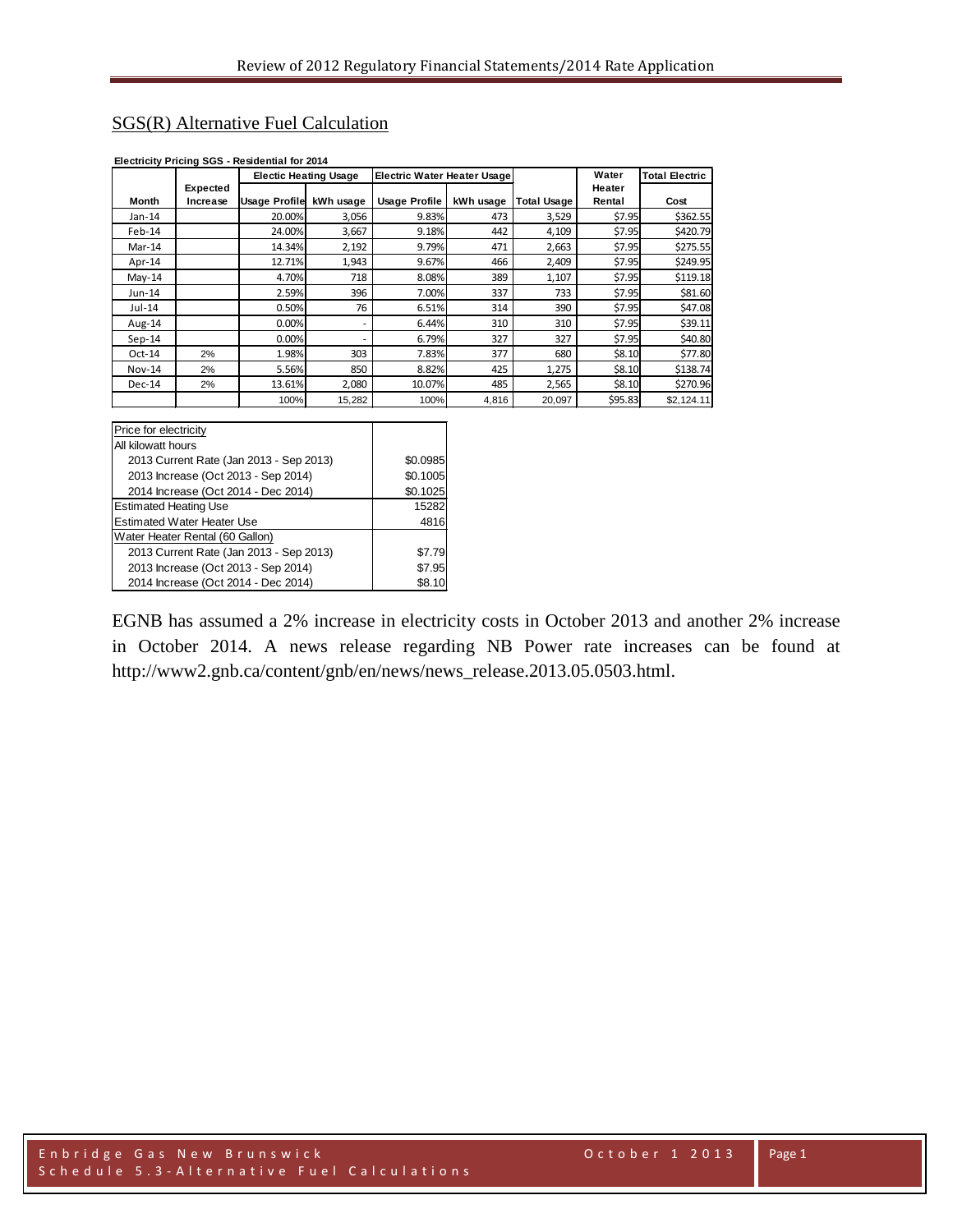## SGS(C) Alternative Fuel Calculation

|          |    | Expected Plug Load | <b>Plug Load</b> |                      | Base NG Usage |           |                         | Space Heat NG Usage |           | Total  |          | <b>Total Electric</b> |
|----------|----|--------------------|------------------|----------------------|---------------|-----------|-------------------------|---------------------|-----------|--------|----------|-----------------------|
| Month    |    | Increase kWh Usage | <b>KW</b>        | <b>Usage Profile</b> | kWh Usage     | <b>KW</b> | Usage Profile kWh Usage |                     | <b>KW</b> | Usage  | Total KW | <b>Displaced Cost</b> |
| $Jan-14$ |    | 3531               | 9.5              | 7.09%                | 592           | 9.5       | 21.83%                  | 6,048               | 64.2      | 10,171 | 83.2     | \$1,255.05            |
| Feb-14   |    | 3189               | 9.5              | 8.08%                | 675           | 9.5       | 22.98%                  | 6,365               | 60.7      | 10,229 | 79.7     | \$1,267.74            |
| Mar-14   |    | 3531               | 9.5              | 7.10%                | 593           | 9.5       | 14.50%                  | 4,018               | 38.9      | 8,142  | 57.9     | \$828.63              |
| Apr-14   |    | 3417               | 9.5              | 8.72%                | 729           | 9.5       | 10.70%                  | 2,964               | 26.4      | 7,110  | 45.4     | \$629.40              |
| May-14   |    | 3531               | 9.5              | 8.45%                | 706           | 9.5       | 3.91%                   | 1,084               | 13.3      | 5,321  | 32.3     | \$330.10              |
| Jun-14   |    | 3417               | 9.5              | 13.87%               | 1,158         | 9.5       | 0.02%                   | 6                   |           | 4,581  | 19.0     | \$143.32              |
| Jul-14   |    | 3531               | 9.5              | 10.28%               | 858           | 9.5       | 0.00%                   |                     |           | 4,389  | 19.0     | \$105.65              |
| Aug-14   |    | 3531               | 9.5              | 7.54%                | 630           | 9.5       | 0.00%                   |                     |           | 4.161  | 19.0     | \$77.57               |
| Sep-14   |    | 3417               | 9.5              | 10.91%               | 911           | 9.5       | 0.67%                   | 187                 | 1.0       | 4,515  | 20.0     | \$135.20              |
| $Oct-14$ | 2% | 3531               | 9.5              | 6.05%                | 506           | 9.5       | 3.63%                   | 1,005               | 8.6       | 5,042  | 27.6     | \$264.62              |
| Nov-14   | 2% | 3417               | 9.5              | 5.55%                | 463           | 9.5       | 7.24%                   | 2,007               | 22.2      | 5,887  | 41.2     | \$490.87              |
| $Dec-14$ | 2% | 3531               | 9.5              | 6.36%                | 531           | 9.5       | 14.50%                  | 4,018               | 35.7      | 8,080  | 54.7     | \$807.52              |
|          |    | 41.574             | 114              | 100.0%               | 8,352         | 114       | 100.0%                  | 27,702              | 271       | 77.628 | 499      | 6,335.67              |

### **Electricity Pricing SGS - Commercial for 2014**

| Price for electricity                   |           |
|-----------------------------------------|-----------|
| 2013 Current Rate (Jan 2013 - Sep 2013) |           |
| First 5000 KWh                          | \$0.1207  |
| After 5000 KWh                          | \$0.0856  |
| 2013 Increase (Oct 2013 - Sep 2014)     |           |
| First 5000 KWh                          | \$0.1231  |
| After 5000 KWh                          | \$0.0873  |
| 2014 Increase (Oct 2014 - Dec 2014)     |           |
| First 5000 KWh                          | \$0.1256  |
| After 5000 KWh                          | \$0.0891  |
| Price for demand                        |           |
| 2013 Current Rate (Jan 2013 - Sep 2013) |           |
| First 20 KW                             | No Charge |
| After 20KW                              | \$9.66    |
| 2013 Increase (Oct 2013 - Sep 2014)     |           |
| First 20 KW                             | No Charge |
| After 20KW                              | \$9.85    |
| 2014 Increase (Oct 2014 - Dec 2014)     |           |
| First 20 KW                             | No Charge |
| After 20KW                              | \$10.05   |

EGNB has assumed a 2% increase in electricity costs in October 2013 and another 2% increase in October 2014. A news release regarding NB Power rate increases can be found at http://www2.gnb.ca/content/gnb/en/news/news\_release.2013.05.0503.html.